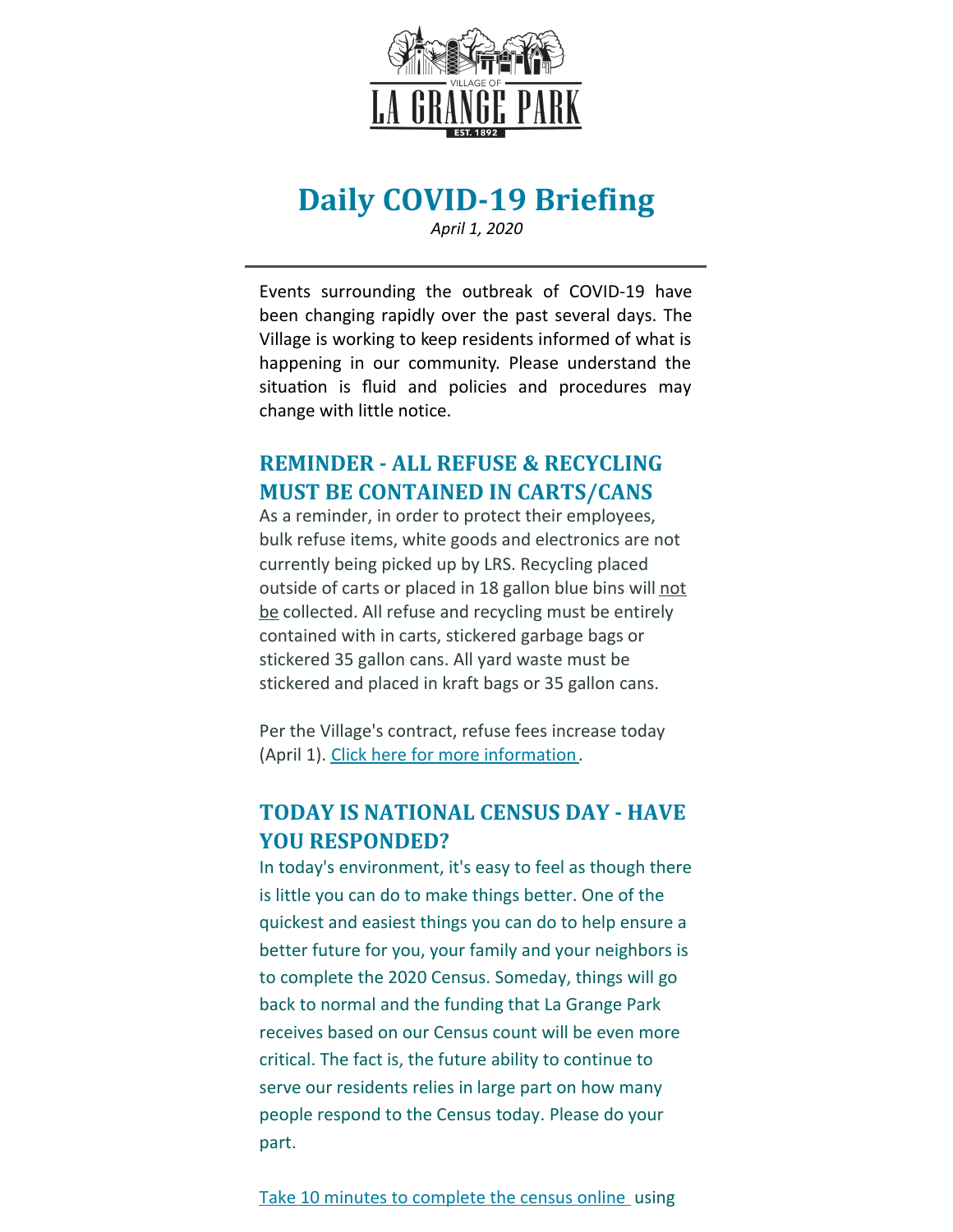the Census ID from your invitation or provide your address when you start the questionnaire. You can take the Census from your computer, tablet or phone. You will not be asked about your citizenship status and your information will not be shared with other agencies. Your completion of the Census if vital to the future of La Grange Park, Cook County and the State of Illinois

#### **HELP OUR HEALTHCARE WORKERS**

#### *Donate to Plymouth Place Pantry*

Plymouth place has over 100 CNA's, therapists, dietary, hospitality and maintenance employees working 12 hour shifts to keep residents at Plymouth Place healthy and safe. Many of these dedicated employees are single parents who are finding it difficult to secure needed food and supplies for their families after a long shift. To support these employees, Plymouth Place has established a pantry to help provide for their employees' families. Plymouth Place is currently looking for donations of non-perishable food and toiletries or monetary donations. If you are able to donate goods, please email your name and address to [PPCommunications@plymouthplace.org](mailto:PPCommunications@plymouthplace.org). Donations may be left on your front porch and a volunteer will come pick them up. If you would like to make a monetary donation, please click [here.](https://www.plymouthplace.org/giving/) More information on the program can be found [here](https://files.constantcontact.com/fac2adf0101/d5adf86d-61dc-4ced-8567-2a8a63da10ad.pdf).

#### *Sew Masks for Health Care Workers*

Joann Fabrics has free mask sewing kits available and anyone can take as many as they like. Once the masks are completed, they can be returned to Joann's and Joann's will distribute them to the area hospitals. To view the program online, click [here](https://www.joann.com/make-to-give-response/).

*Looking for other ways to help? Visit our Coronavirus [How](http://www.lagrangepark.org/514/How-to-Help) to Help webpage.*

### **ENJOY THE ARTS WHILE SOCIAL DISTANCING**

Arts for [Illinois](https://artsforillinois.org/about) is a collaboration between the State of Illinois, the City of Chicago, and the broader philanthropic community. The new online platform features talented artists, performers, singers, poets, writers, and many more from across Illinois - who have made their works available for the public's enjoyment while at home during these challenging times. This platform is a place to connect, express and inspire. A